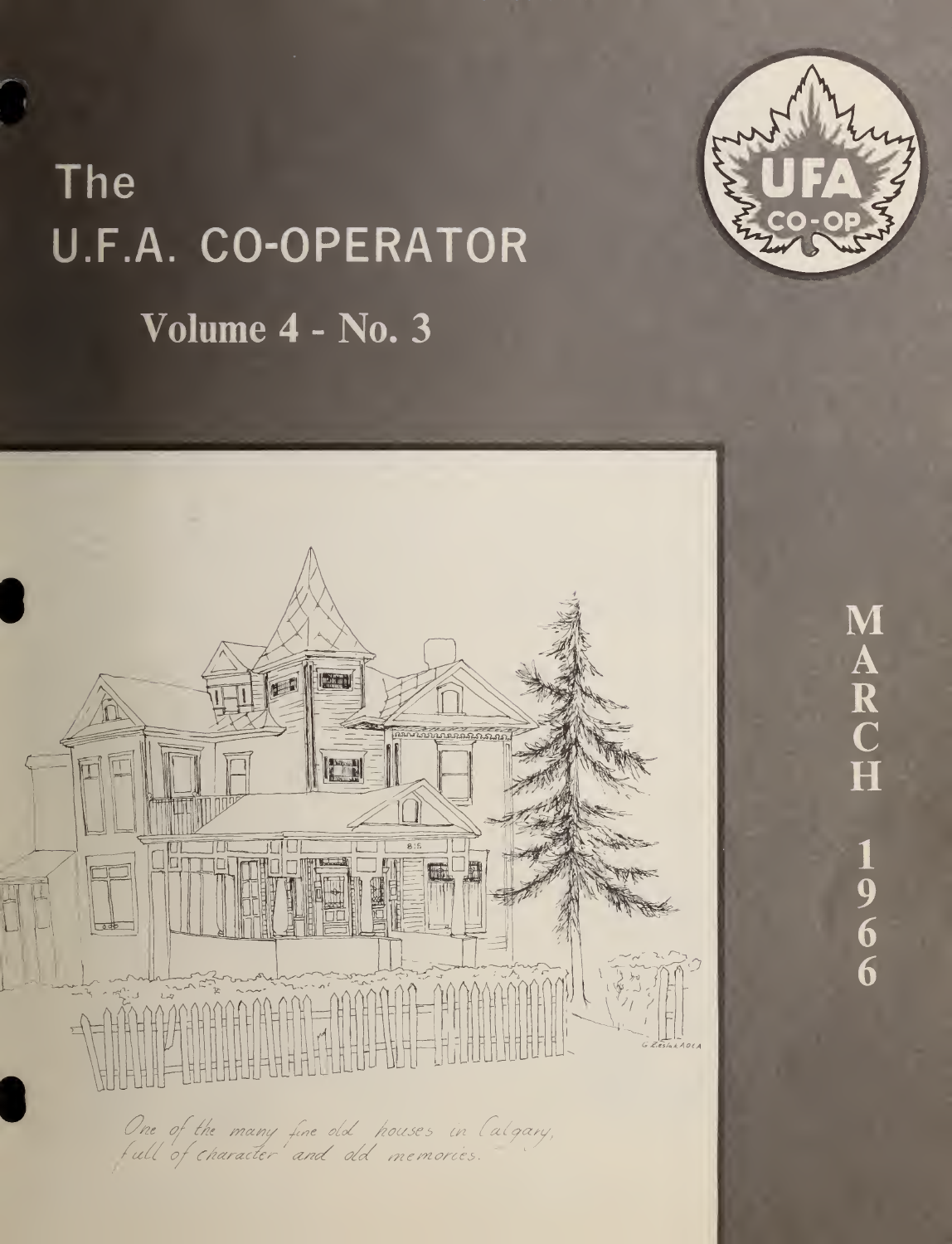SPAIN ………POLAND………THAILAND……… BRITISH HONDURA!

## CO-OPERATIVES

#### By ALICE SWITZER

**A** together and 'opera' - work. It means working together. A co-operative is an organization based on The word co-operation is derived from 'co' together and 'opera' - work. It means working, to co-operation. It is owned by and operated for those using its services.

J

P A N

I

I

P A K IS T A N

> S Y R

> > I

A

N handicraft articles through co-operatives. Co-operatives start from need. There are many kinds of co-operatives organized to meet various needs. Some co-operatives sell and store wheat for farmers. Some distribute farm supplies. Others provide specialized services like electric power or fire insurance. There are co-operatives formed by fishermen, cotton growers, fruit growers, cattlemen and many others in diversified occupations. Farmers in Ceylon co-operatively market their vegetables. In Canada's far north, the Eskimos sell fish and

D Today, it is rare for co-operatives to be un- $A$  Scot successful. Yet, it is certainly not <sup>a</sup> new business concept. Documentary evidence shows a group of Scotsmen formed the Fenwich Co-operative Society of Weavers in 1761. Many other co-operatives were formed in England, Scotland, Ireland and on the continent. The people who organized these associations had common needs. Some wished to lessen the price spread between producer and con sumer. Others wished to improve the quality of merchandise they bought. There were those who wanted the use of a service that they could not usually afford.

> Scientists who study the behavior of people agree that co-operation is a natural urge of man. These early organizations were willing to co-operate. They had common objectives. Hundreds



were formed, but they were small and short lived. They all eventually failed.

In 1844, in a small industrial town in Lancashire, England, a group of desperately poor weavers established a co-operative. Their .organization was to prove a guide and inspiration to following co operatives. Conditions in those days were diffi cult for the worker. Hours of labor were long and pay was exceedingly low. This small group of twenty-eight people decided they could improve their economic position by working together. They planned to have a small food store. Their stock would consist of flour, butter, sugar and oatmeal. The price of these staple foods was so high that the average worker could not afford them. The poor quality of the food offered on store-keepers' shelves often made it inedible. At considerable sacrifice, each worker managed to save five dollars. With these meagre savings, they founded the Rochdale Pioneers Co-operative and opened a small food store. They gave honest weight and measure. The food on their shelves was unadulterated. They saved money and learned to carry on business for themselves. Today, this historic society has 54,000 members and does a yearly business of four million dollars.

What made the Rochdale Pioneers Co-operative so successful? The men who formed it were not economists or scholars. However, they did profit from mistakes of the past. They drew up rules with the greatest of care. These men were essentially reformers ready to make sacrifices to obtain their goals. They had <sup>a</sup> vision of the better society that might be obtained through their efforts. While they were inspired, they were practical enough to know that if they wanted <sup>a</sup> better world, they must work to obtain it. The store they established was not of prime importance in their plans. It was simply the most practical place to begin.

Time has proven the wisdom of the Rochdale principles which are adhered to by most co-operatives today. The three most important of these principles are open membership, democratic control and patronage refunds. Open membership means anyone who can use the facilities or services of the organization, regardless of their race, creed, financial or social position is able to join. Democratic control means each member may buy only one share. He is entitled to only one vote. The importance is on the person and not on the money he owns. Members must meet periodically to de cide on the policies of the co-operative. At the meetings, they have equal voting strength regardless of the extent of their business with the co operative. This prevents any individual from gaining control.

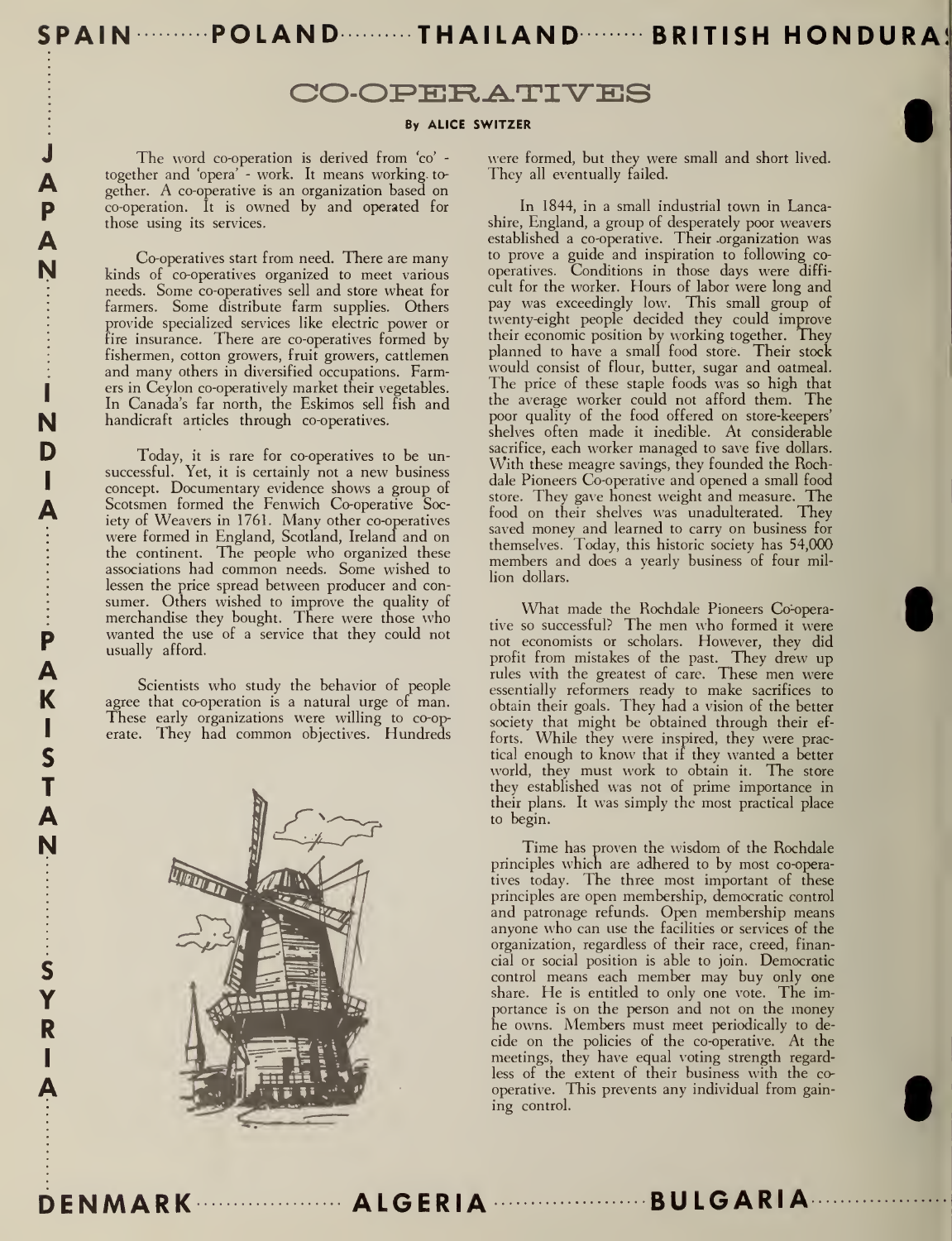## PONAPE ISLANDS ........... UNITED STATES OF AMERICA

#### CO-OPERATIVES (Continued)

The last mentioned principle, patronage re funds, is of particular importance. History gives Charles Howarth, one of Rochdale's original members, credit for thinking of it. Howarth bitterly remembered the failure of another co-operative with which he had been associated. He knew it would be useless to operate the new store in exactly the same way. He spent many hours mulling over the problem. Finally, a solution occurred to him. He impatiently raced in the middle of the night to his friends to tell them of his new idea. Pat ronage refunds mean the society's earnings, over and above expenses, are returned to the members in proportion to their purchases. A co-operative makes no profit. Instead, earnings are recognized as savings by the members doing business together.

A member benefits by the extent he uses the co-operative facilities or services. In a private corporation, the earnings are divided among share holders on the basis of the investment each has in the business. This now famous principle of patronage refunds is one of the main features of a co-operative.

Today, the primary objective of a co-operative is the same as it was a hundred years ago. It is to provide a service to members and not to make money by offering <sup>a</sup> service to others. By adhering to and improving the Rochdale principles, co-operatives have expanded and met with success.

The greatest growth of co-ops is in Europe. In Sweden, one in every two families belongs. In Europe, the co-operative strength lies in cities and industrial centres.

In Canada, farmers have been the backbone of the movement. However, the farmer co-operative movement is firmly implanted in Scandinavian countries. Almost all the meat produced in Denmark and Sweden is processed in modern co-operative packing houses. Also, the largest share of all dairy and poultry products is sold there co-operatively.

Co-operatives have not brought wealth to any single individual. They have improved the econo mic position of their members. The economic benefits of co-operatives have mainly to do with sav-



T

L

I

 $\ddot{\hat{\textbf{c}}}$ 

A N A D A

H

IT I

R G E

A

A

N

N A

T

I

U N

S

A

ings and can be readily measured. Many people believe that co-operatives have made their greatest contribution in the line of social benefits. Through co-ops people learn to do things for themselves. They develop the philosophy of self-help. By working together in neighborly helpfulness, people develop <sup>a</sup> spirit of teamwork. The late President Kennedy called co-operatives "a shining example of the self-help spirit that has made this nation great."

Co-operatives are now well established in the most advanced nations in the world. It is signifi cant that their development has been the greatest in the democratic nations. Where there is an op portunity for people to have a wide choice in the way they do business, co-operatives flourish.

Statesmen, humanitarians and world leaders see co-operatives as one means by which the less fortunate people of the world may help to raise their standard of living. The Food and Agricultural Organization of the United Nations strongly supports co-operatives and is encouraging their development in many lands.

The results of the efforts of the Pioneers have reached beyond their dreams. The Rochdale principles are the basis of a movement extending to all parts of the world. The millions of dollars paid in patronage refunds each year to members of co-operatives are solid proof people can work together in <sup>a</sup> self-help and democratic way to eco nomically improve themselves. This was the orig inal concept of co-operatives, and is still the ulti mate goal.

 $\sqrt{2}$   $\sqrt{2}$   $\sqrt{2}$ 

NIGERIA



Pope John XXIII: Rural workers should feel a sense of solidarity one with another and should unite to form co-operatives, which are necessary if they are to benefit  $\; \; \; \; \; \;$  from scientific and technical progress . . . They need to  $\; \; \; \; \;$ organize to have a voice, for today almost nobody hears, much less pays attention to, isolated voices.

— <sup>1</sup> —

LON LIBYA ZAMBIA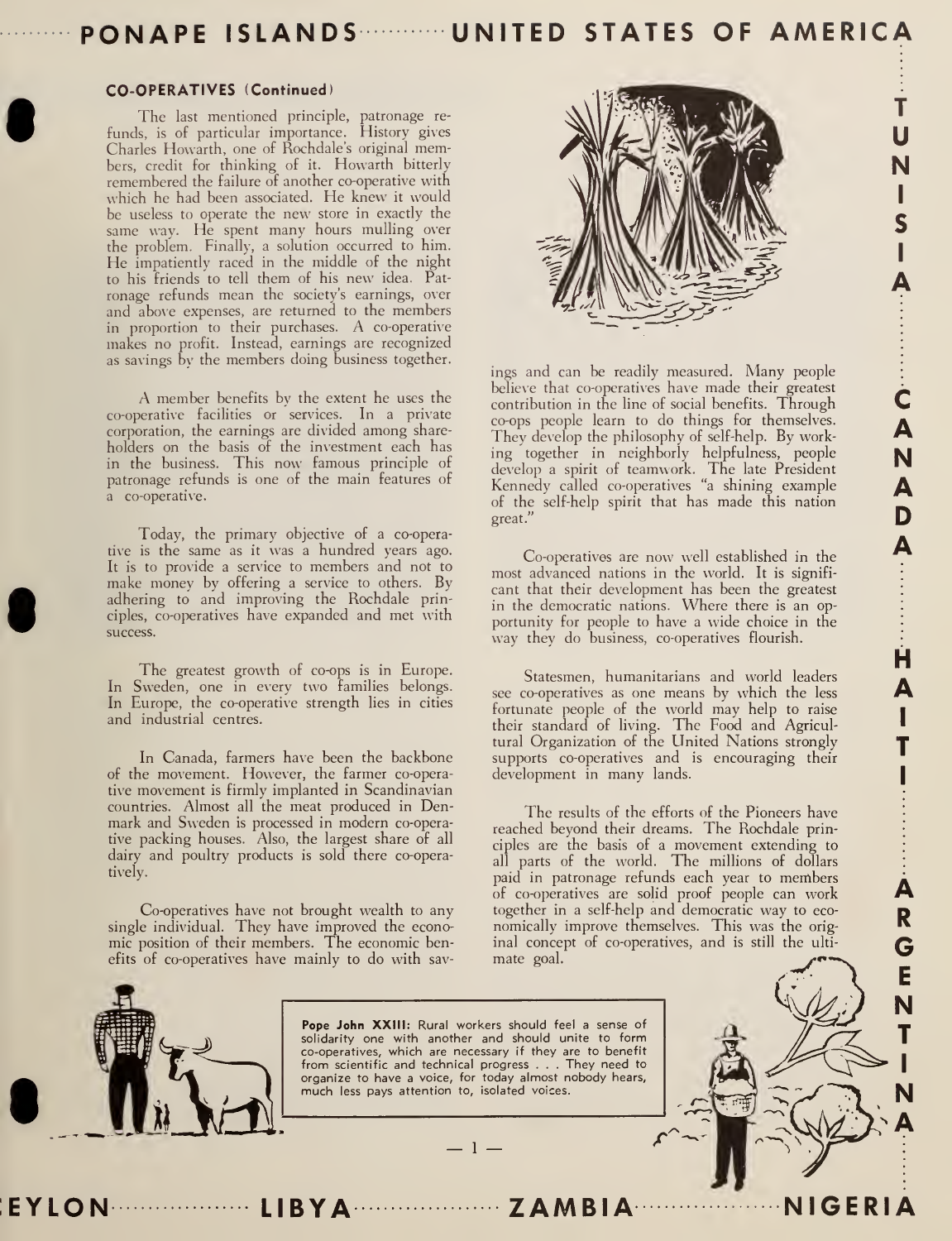## Take a tip fro:

## U.F.A. Co-op Maple Leaf Petroleum Agent at Okotoks



THE OKOTOKS PETROLEUM AGENCY OILS NEATLY ON DSPLAY

RUSS FULLERTON IS U.F.A. CO-OP PET-ROLEUM AGENT AT OKOTOKS.

Our Petroleum Accounting Department testifies he has a perfect record for sending in his Cash and Stock Reports during 1965.

We've heard people say, "Russ sure keeps his place in 'apple-pie order'."

We took <sup>a</sup> drive to Okotoks to see this station that evidently has such good "housekeeping techniques".

Russ DOES keep his agency in "apple-pie order". He tries to do any job when it needs doing instead of putting it off for 'just awhile' and always attempts to keep his entire operation up to date. Russ finds that by doing this he saves himself <sup>a</sup> lot of work. He told us, "It's a lot easier to keep things clean rather than let them get dirty and then try to clean them."



Russ was born in Calgary and grew up in the Bragg Creek district where his folks were ranchers. He has spent 14 active years with the Fire Department in Okotoks and was fire chief for three years. This ex perience has made him not only fire conscious but very accident aware. He realizes how easily <sup>a</sup> warehouse gets dirty and any oil or grease that spills can turn the floor into <sup>a</sup> ski run. Any spoonful of oil that does spill is immediately wiped up and the accident hazard is eliminated.

In the warehouse are kept the various types of oil that are sold. The opened boxes are kept on <sup>a</sup> shelf and they form an attractive and colorful display of the oils. Additional stock is neatly kept under the shelves.

The floor in the warehouse is spotless. The barrels are clean and shiny and there is a little can under each barrel tap to catch any drippings. Here are some other tips Russ Fullerton was glad to pass along. He hopes they will be helpful to his fellow oil agents.

 $-2-$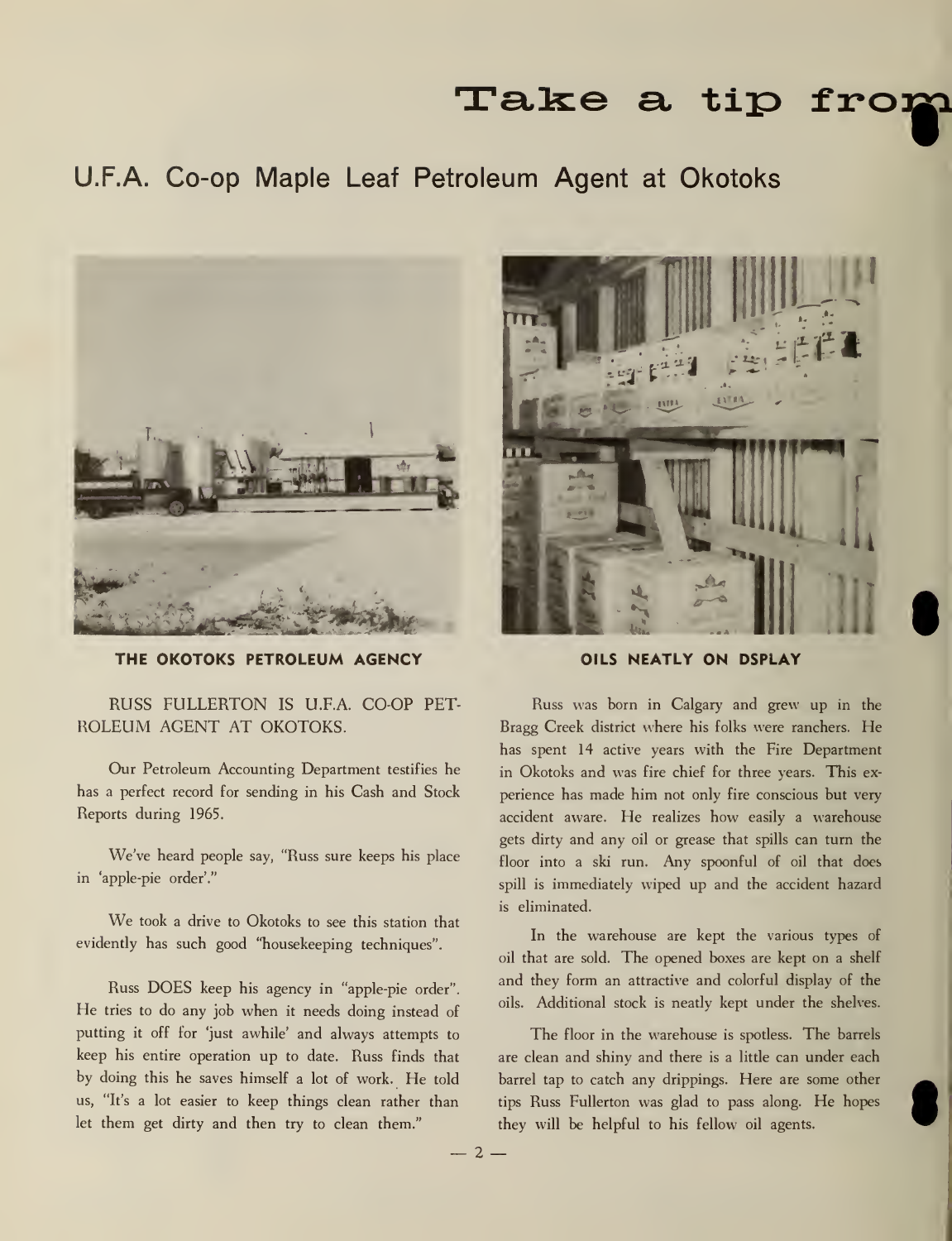## ss Fullerton





#### NO SKI RUNS ON THIS FLOOR

In the bulk plant, each valve is painted to identify <sup>a</sup> specific product. The dark blue valve releases tractor gas; the light blue is Maple Leaf Purple; the dark orange is Premium; the light orange is Orange Car Gas; the dark green is Summer Diesel and the light green is Light Diesel. The lines leading from the storage tanks to the members' barrels, the truck tanks, the spouts and the metres are all painted in these identifying colors.

Russ has <sup>a</sup> new innovation he uses for the pump switches. In the summer, he found the switches would overheat and kick out. He built <sup>a</sup> shelf to protect them from the sun's rays and eliminated this over-heating problem. Each switch is also painted in a related color to the valves and spouts.

\* \* -k

#### NOTE-WORTHY

The bank robber shoved a note across to the teller. It read: "Put the money in a bag, sucker, and don't make a move." The teller pushed back another note: "Straighten your tie, stupid, we're taking your picture."

#### SHELF PROTECTS SWITCHES

Russ and his wife Bunny took over the Okotoks oil agency in 1958. His wife keeps the books, takes care of the agency when Russ is on delivery and certainly is an attractive and charming asset to the business. Russ is a Past Exalted Ruler of the Elks Lodge; was President of the Okotoks Legion for three years and is now secretary of the Okotoks Local of the U.F.A. Co-op.

Gallonage sales have multiplied ten-fold in the past seven years and are steadily climbing each year.

It was very pleasant visiting the Fullerton's and seeing their efficiently run petroleum agency that is kept in "apple-pie order". It made <sup>a</sup> lot of sense when Russ said, "It's a lot easier to keep things clean rather than let them get dirty and then try to clean them."

When you visit the Petroleum Agency at Okotoks, you know Russ Fullerton practices what he preaches.

 $-3-$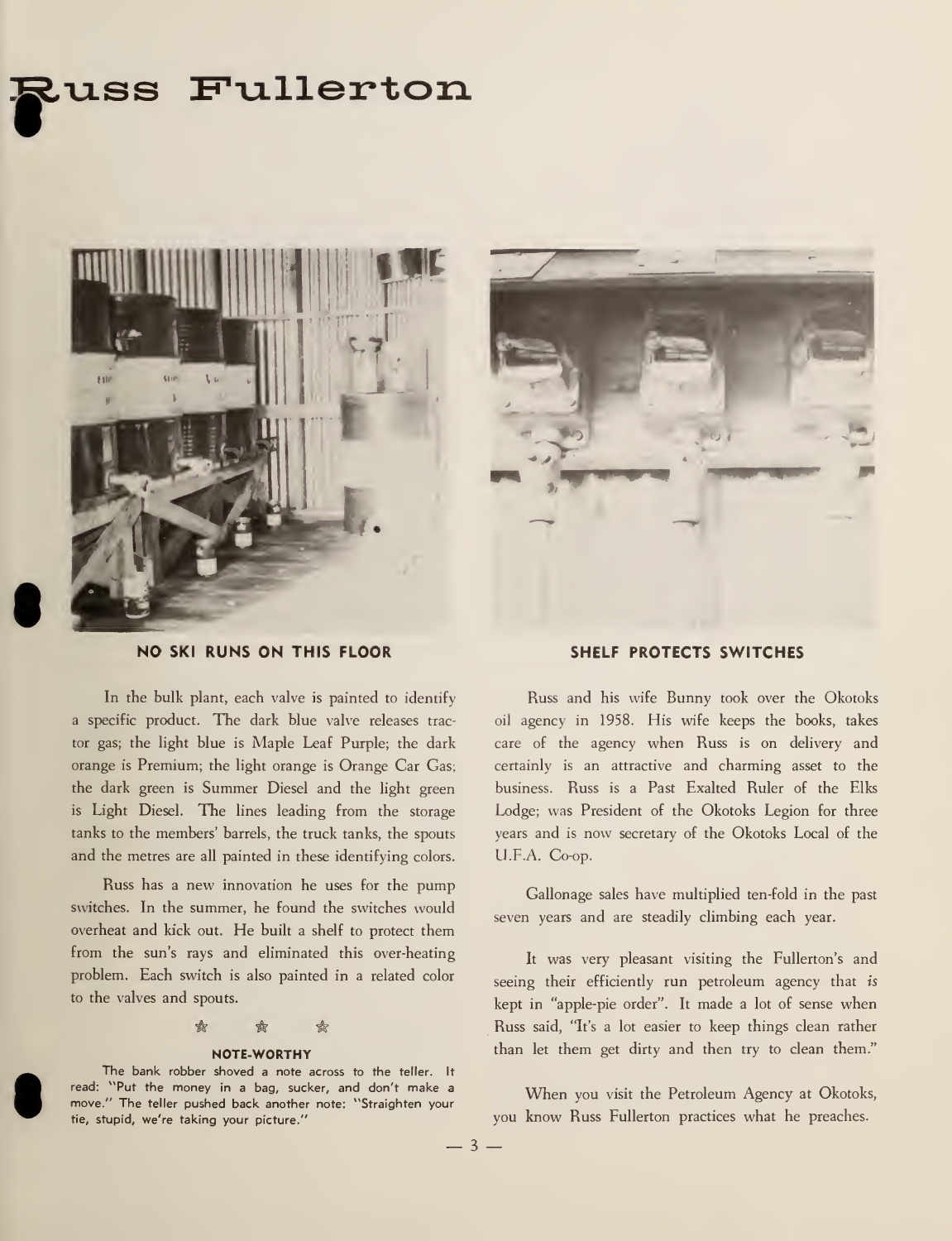HIGH LEVEL



DEL BONITA

#### A TIP OF THE HAT TO THORSBY

It was more than just <sup>a</sup> good turnout. The Advisory Committee Meeting at THORSBY recorded <sup>a</sup> perfect attendance.

-k k k

#### ALBERTA CREDIT UNIONS REACH MILESTONE

Eleven credit unions chartered in Alberta between February <sup>5</sup> and December 29, 1941 celebrate their silver anniversaries this year. They include two firemen's credit unions, one in Edmonton and one in Calgary; a parish credit union in Girouxville; Calgary Terminal, Calgary Transit System Employees and U.F.A. Co-op in Calgary; and community credit unions in High River, Lethbridge, Fort Macleod, Brooks and Goodridge.



#### CONGRATULATIONS

on their recent engagements, to:

JUDY HELLAWELL, Dividend Department, and JIM RAFFAN;

MARGARET NIX and MURRAY ARM-STRONG, Dividend Department;

GRACE HASTIE, Printing Department, and DENNIS NEEDHAM, Nacmine;

FAYE (CHRISTINE) RUSSEL, of the Edmonton Farm Supply, and NORMAN ROBINSON.



#### F.U.A. and C.D.A. WORKSHOP

A stimulating three day session for Farm Union district officials was held at Three Hills on February 9-11. Mr. Gerald Schuler, assisted by Mr. Dean Lien, co-ordinated the three day workshop which stressed Leadership Training.



#### **WETASKIWIN**

Mrs. Vic Winter of Wetaskiwin, was kind enough to write and tell us how much she is enjoying her set of West Bend Teflon which she won at the Wetaskiwin Open House.<br>
★<br>
★<br>
★



#### GRANDE PRAIRIE

At <sup>a</sup> recent meeting of the Grande Prairie Staff Association, Albert Delaney was elected president and Maureen Harcourt is now the secretary-treasurer. Here's to a banner year, Grande Prairie.



## SALES

Comparative sales analysis for the first six months of our fiscal year show marked increases in both the Farm Supply and Petroleum Division.

#### Petroleum Division

Light products — 9.41% increase Oil products — 13.6% increase Lubricants — 11% increase over comparative period.

#### Farm Supply Division

Sales showed an encouraging increase of 18.3% for the first six months of the fiscal year.

Jawaharlal Nehru, first Prime Minister of independent India: My outlook at present (1960) is not the outlook of spreading the co-operative movement gradually, progressively. My outlook is to convulse India with the co-<br>operative movement — with co-operation: to make it the basic activity of India in every village and, finally, in deed, to make the co-operative approach the common thing in India.

 $-4$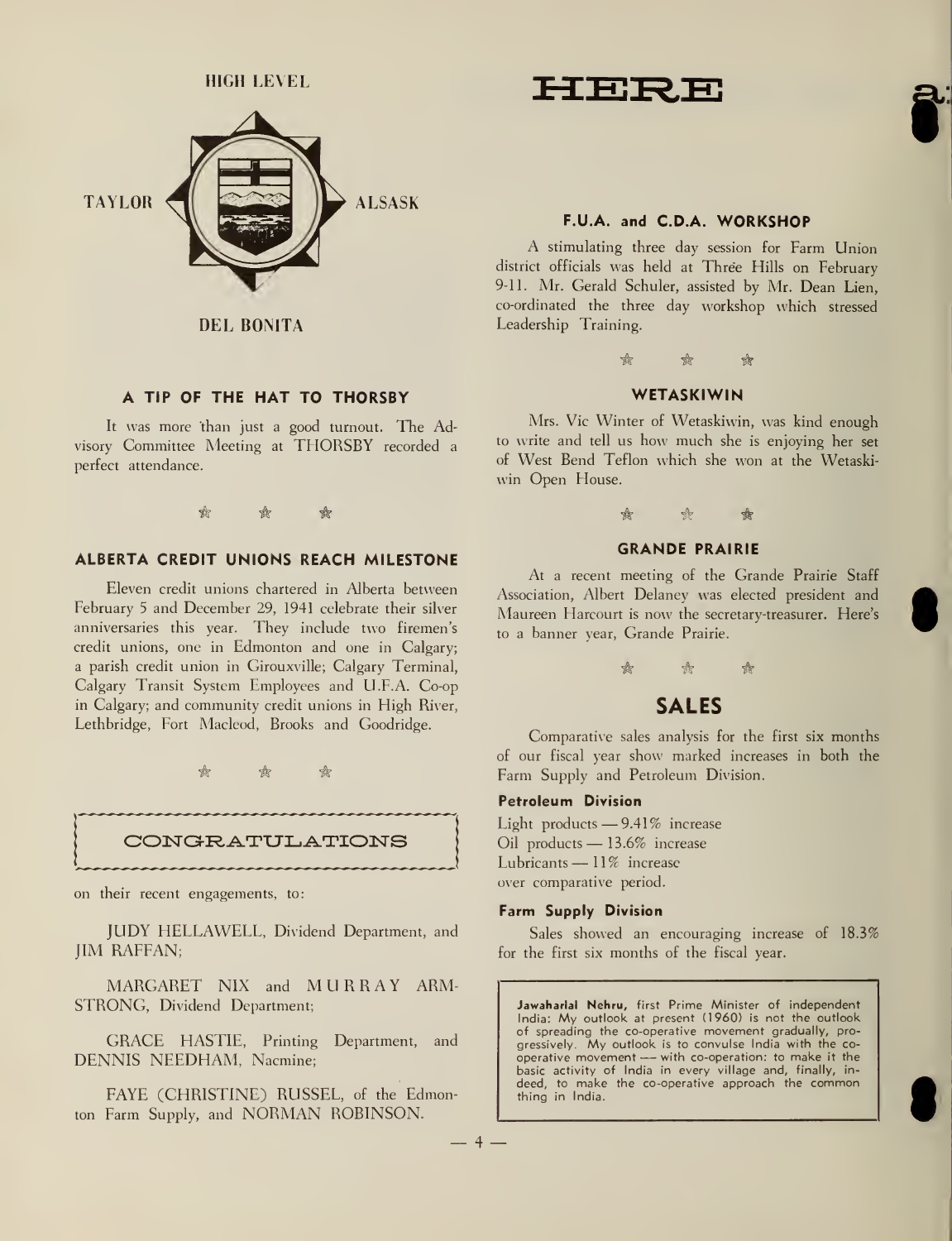THERE MANNING

#### BERT DELANEY'S RINK WINS

On Sunday, February 6, local Co-ops in the Grande Prairie area had their Annual Bonspiel. The winners were the rink skipped by BERT DELANEY.

 $\mathbb{R}$   $\mathbb{R}$   $\mathbb{R}$ 

#### DIADEM

When the teacher asked for <sup>a</sup> sentence containing the word "diadem" she got this reply: "People who drive over busy railroad crossings without looking, diadem sight quicker than those who stop, look and listen."

\* A \*

### OUR BUSY BOARD

Mr. GEORGE SAYLE, our President, is continuing his busy schedule.

He will be attending the Senior Policy Maker's Conference during the week of March 14. This will be held at the Western Co-operative College.

Mr. SAYLE and Mr. ELMER JOHNSON, sec ond vice-president of U.F.A. Co-op Ltd. will attend the Western Farm Leaders' Conference at the Banff School of Fine Arts on March 21st.

 $\qquad \qquad \mathbb{A}$ 

#### JANUARY MEMBERSHIP APPLICATIONS

The Dividend Department processed 63 Farm Supply and 157 Petroleum applications in January. Total membership applications for the first month of the year were 220.

 $\qquad \qquad \qquad \qquad \hat{r}$ 

#### **EXHIBIT**

Canadian Arctic Producers, Ltd. will be supplying materials for an exhibit of Eskimo arts and crafts in Milan, Italy. CAP is <sup>a</sup> non-profit marketing organization acting on behalf of Eskimo co-operatives in the Canadian north.



MILK RIVER



#### EDMONTON FARM SUPPLY ANNOUNCES NEW ARRIVAL

Weight — 6,000 pounds. <sup>I</sup> H body. Brother for a Hyster and Clark. Congratulations, Edmonton, on the arrival of your new Fork Lift.

\* <k \*

#### CALGARY STAFF ASSOCIATION

At the recent Annual Meeting the following were elected as the new executive for 1966:

President — Morley Mullin Vice-President — Betty Hummel Treasurer —Pat King Secretary — Letty Lynn White Warehouse Representative — Dick Nelubowich

\* \* \*

#### GREY CUP

Co-operators who are also football fans are re minded that the famous cup was donated by Earl Grey, Governor-General of Canada 1904-11, who was <sup>a</sup> world figure in the co-operative movement and first president of the International Co-operative Alliance.

 $-5 -$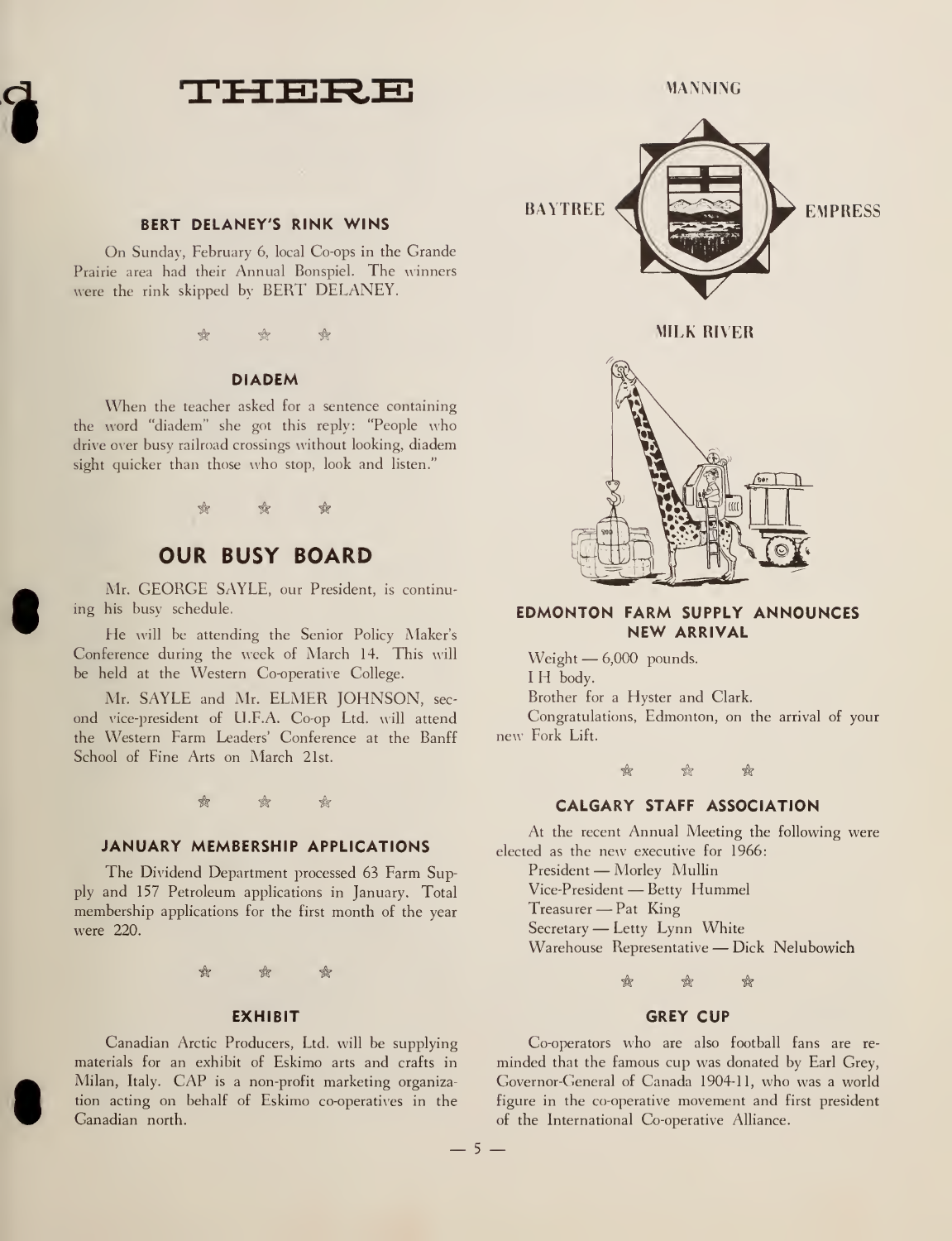#### U.F.A. CO-OP DELEGATE CLAUDE STEVENS ATTENDS RURAL LEADERSHIP TECHNIQUES **COURSE**

Claude Stevens, U.F.A. Co-op delegate, recently returned from attending the Rural Leadership Techniques Course held at the Banff School of Fine Arts from January 17-28.

Under the sponsorship of U.F.A. Co-op, Claude attended the two-week session along with 32 other rural leaders. Areas of discussion for the course included public speaking, communications, leadership, chairmanship, reporting, human relations and other related subjects. Staff was again provided by the Department of Extension, University of Alberta and the various agricultural co-operatives throughout Alberta.

In discussing the course, Claude stressed the value of the information gained through the course and also the association with other rural leaders. He felt anyone in a leadership position with any of the various rural organizations or co-operatives should attend this course.

U.F.A. Co-op salutes delegate Claude Stevens for taking the time and initiative to attend this worthwhile and interesting course.

#### \* # \*

#### WESTERN CO-OP COLLEGE TO EXPAND

At a recent board meeting, expansion of college facilities and service was approved. Major new capital expenditure authorized by the board was for installation of <sup>a</sup> library in the main lounge area. A proposed five year budget was set up for the operation of the library.

A study is being made by Dr. Harold Baker and Professor Wes Bolstad of the University of Saskatche wan on the projected growth of the college.

Following upon the recommendations of the an nual meeting, the board authorized establishment of a bursary fund to assist leaders and potential leaders to take basic co-operative courses at the college. The pro gram is designed for people who do not have their way paid at the college by their employers.

Herbert Hoover: I see no way out for the farmer except by co-operative marketing and the development of co operative action.





JAMES BENTLEY

Following the Annual Meeting in Toronto, the Board of Directors of the Canadian Federation of Agri culture re-elected James Bentley as president for 1966. This is Mr. Bentley's third full term as the chief officer of a national farm organization.

In 1907 the Bentley family came to the Horse Hill district, a farming area 10 miles northeast of Edmonton. Mr. Bentley attended a one-room school in nearby Patricia. Later he rode daily 12 miles on horse back to attend McDougall High School in Edmonton. In 1930 he graduated from the University of Alberta with a Bachelor of Commerce degree.

Mrs. S. J. Bentley, Mr. Bentley's mother, was active in farm organizations and was a director of the United Farm Women of Alberta from <sup>1925</sup> to 1935.

Mr. Bentley has been president of Edmonton and District Milk Producers Association, vice-president of the Provincial Milk Producers Association and has served as a director of Canadian Co-operative Implements Ltd.

From 1935-1942 Mr. Bentley was <sup>a</sup> director of the U.F.A. and since 1957 has been on the board of U.F.A. Co-op Ltd.

Mr. and Mrs. Bentley (the former Marian Saunders) live on their dairy farm one mile east of where Mr. Bentley was raised.

U.F.A. Co-op Ltd. is proud to have this distin guished man, who plays <sup>a</sup> prominent part in Alberta's and Canada's agricultural scene, on our Board of Directors.

 $-6-$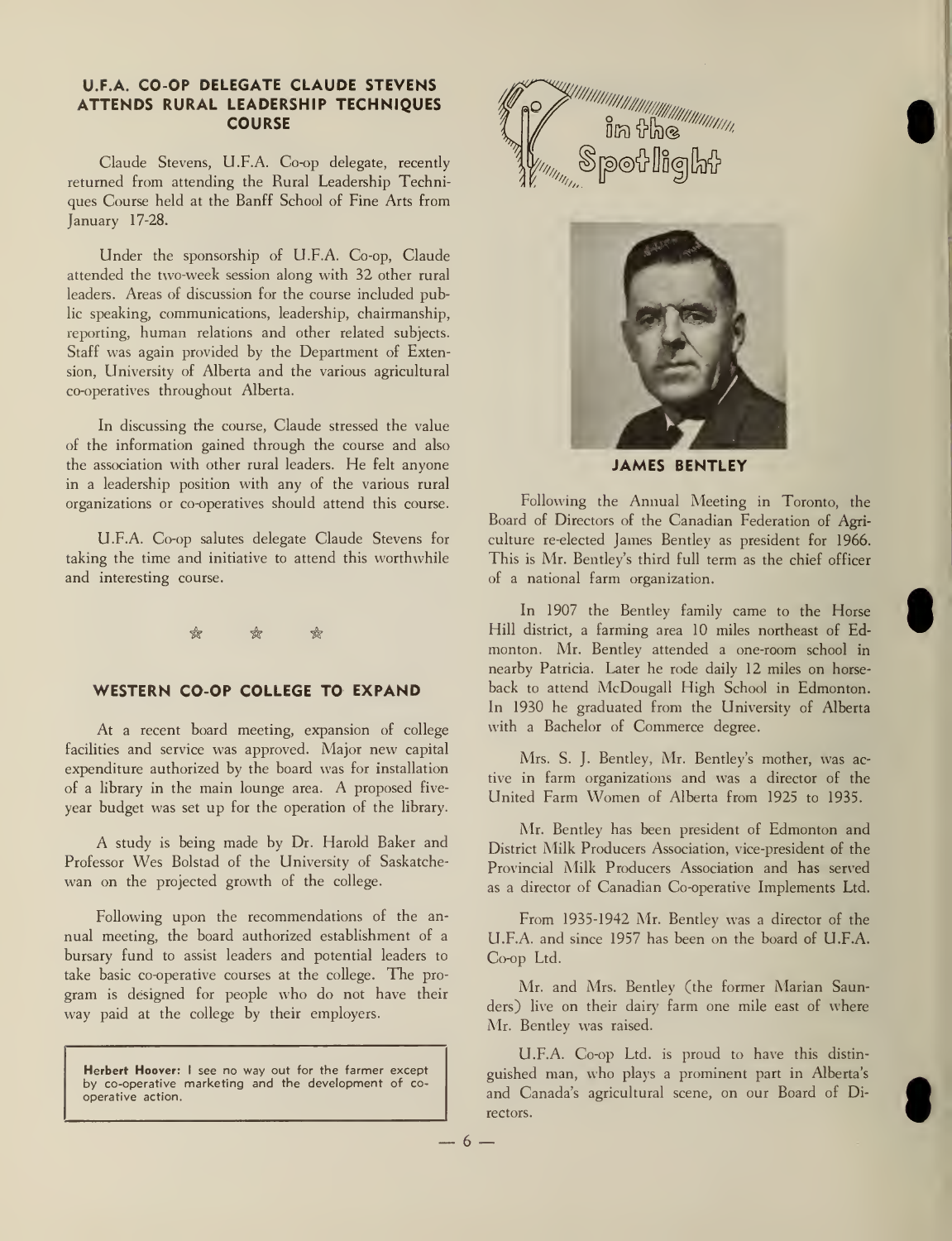## FLASHBACK

The Co-operator plans to occasionally print excerpts from SCO-OPS, for many years the official Staff Co-op Society paper.

How the paper originated was told in No. 1, Volume <sup>1</sup> printed on March 15, 1944.

"On March 6, we held the Annual Meeting of our Maple Leaf U.F.A. Co-op Credit Union. The meeting was over early and as quite often happens, we had <sup>a</sup> spot of tea afterwards. Five members of the U.F.A. Co-op staff were sipping tea and munching <sup>a</sup> sandwich at <sup>a</sup> downtown feeding house. The discussion was covering numerous (?) subjects but as it quite often does, it came round to the subject of how could we promote greater interest in the development of the Co-op. It was Len Larson, our genial "cut up" or meat carpenter, who suggested record ing our activities on <sup>a</sup> "news sheet". The idea was unanimously accepted by the five."

From this discussion and Mr. Larson's suggestion emerged Sco-op. We've enjoyed looking through back editions. We hope you will enjoy reading selected items that will be printed from time to time.

#### MARCH 15, 1944

Miss Marjorie Black, our accountant and her staff, are really buried in figures this week. The 1943 divi dends are being set, and all hands are busy figuring.

Marj. says she will get herself a flock of rabbits because she hears they multiply very rapidly.

#### OCTOBER, 1948

Miss Birch is spending the week in Edmonton attending business meetings in preparation for the U.F.A. convention to be held November 30 to Dec ember 3.

#### JULY, 1949

U.F.A. Co-op had a very fine display this year in the Wellingdon Building. Construction work was in charge of "Van" Van Maarion and Alex Wright.

Arrangements and supervision of display were ably handled by Perry Johnston, Pete Peterson, Lawrence Proudfoot and Arnie Olson. The latter four were smartly decked out in green and gold shirts, scarves and ten gallon hats. Many hundreds of people stopped to ask questions and to stick <sup>a</sup> thumb into the business part of the milking machine.

#### **JULY, 1949**

We lean formerly of T. about this mari Proudfoot will be bachelor" departme  $\Delta y$  Suits, intentions Olson and the "eligible J

#### OCTOBER, 1946

It was overheard in the office that Bill McCartney had <sup>a</sup> nice big shiny car. It must have been pop's be cause all he has is <sup>a</sup> little old Model T and it isn't SHINY.

#### MARCH, 1944

Jack Willocks says that Bob Shore moves so many posts that he goes home and sleeps like <sup>a</sup> log.

> **A**  $\rightarrow$ ☆

### THE ELEVEN AGES OF MAN

(in menu style)

1. Milk.

2. Milk and bread.

3. Milk, eggs, bread and spinach.

4. Oatmeal, bread and butter, green apples, all day suckers.

5. Ice cream sodas and hot dogs.

6. Minute steak, fried potatoes, coffee and apple pie.

7. Bouillon, roast duck, scalloped potatoes, coffee and apple pie.

8. Pate-de-fois-gras, wener schnitzel, potato Parisi enne, egg plant a la opera, demitasse, roquefort cheese.

9. Two soft boiled eggs, toast and milk.

10. Crackers and milk.

11. Milk.

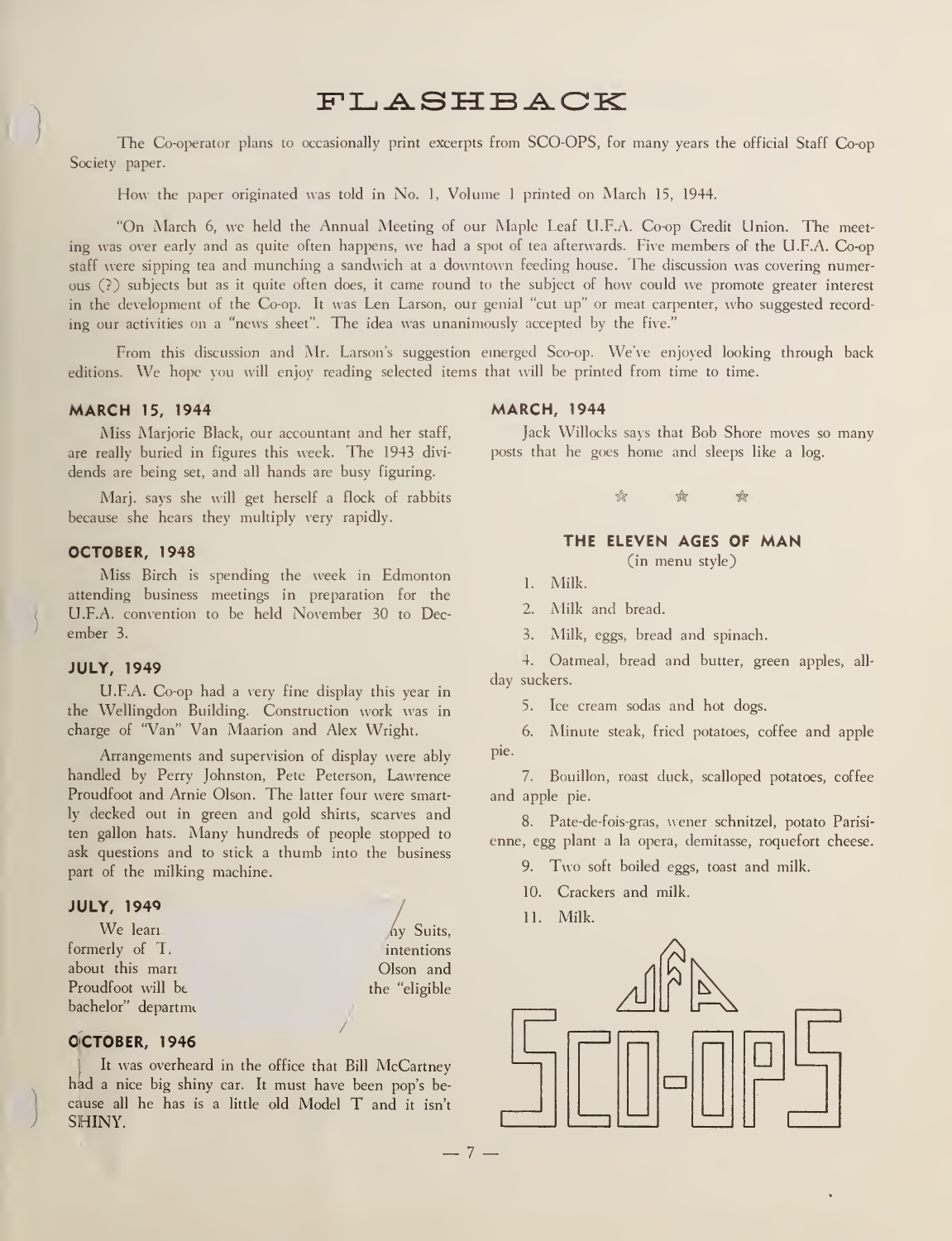## RIMBEY'S "PEANUT SPECIA

Reprinted courtesy of Calgary Power Ltd.



Ever hear of the "Peanut Special"? Old timers around Rimbey certainly have! In 1909 the enterprising local townsmen and farmers decided their transportation facilities were inadequate. So they simply fell-to and built their own private railroad — <sup>35</sup> miles of line dubbed "The Peanut Special", because of its small size.

In the community newspaper, The Rimbey Record, Mrs. Viola Macdonald described the proud day the "Peanut Special" came puffing and screeching into town. Everybody turned out for the big celebration that officially opened the line. The completion of this 35 miles of railway, on October 25, 1919, ended long years of hauling and trucking over rough corduroy roads.

It wasn't the largest railway in the world — but what an example of independence and pioneer initiative by farmers in OUR ALBERTA.

## THANKS TO CERDA ZIESLAK FOR THIS MONTH'S COVER

Gerda is the attractive artist on our staff. She was born in the beautiful province of Bavaria with its green hills, flowing streams, lush vineyards and fairy tale castles dotting the countryside. Nowadays, many of these castles are being utilized as colorful restaurants and are a great tourist attraction.

Gerda came with her family to Sydney, Nova Scotia. She showed her artistic aptitude at an early age and during her elementary schooling won many contests and prizes. She completed her formal art training by attending the Ontario College of Art and is now an Associate of the College.

Gerda joined U.F.A. Co-op in May, 1965 and several of her talented drawings have been featured on the Co-operator's cover. This month's cover is another fine example of her work.

Her hobbies are dancing and reading, her favorite author being Ayn Rand. However, she devotes considerable spare time to (you guessed it) painting.



#### MAILING HINTS

Wet the cord before tying up <sup>a</sup> package for mailing. As it dries, it shrinks becoming very secure.

Apply a coat of colorless nail polish over the address on a package. It will prevent it smearing.

Stamps that are stuck together will separate easily if they are put into the freezer compartment of your refrigerator. After an hour or two, pull them apart gently and you will find the mucilage intact.

An empty glue bottle can be <sup>a</sup> handy sealer for envelopes and stamps. Remove the rubber dispenser. Wash the bottle thoroughly in hot sudsy water, rinse and fill with water. Replace rubber dispenser and the sealer is ready for use.

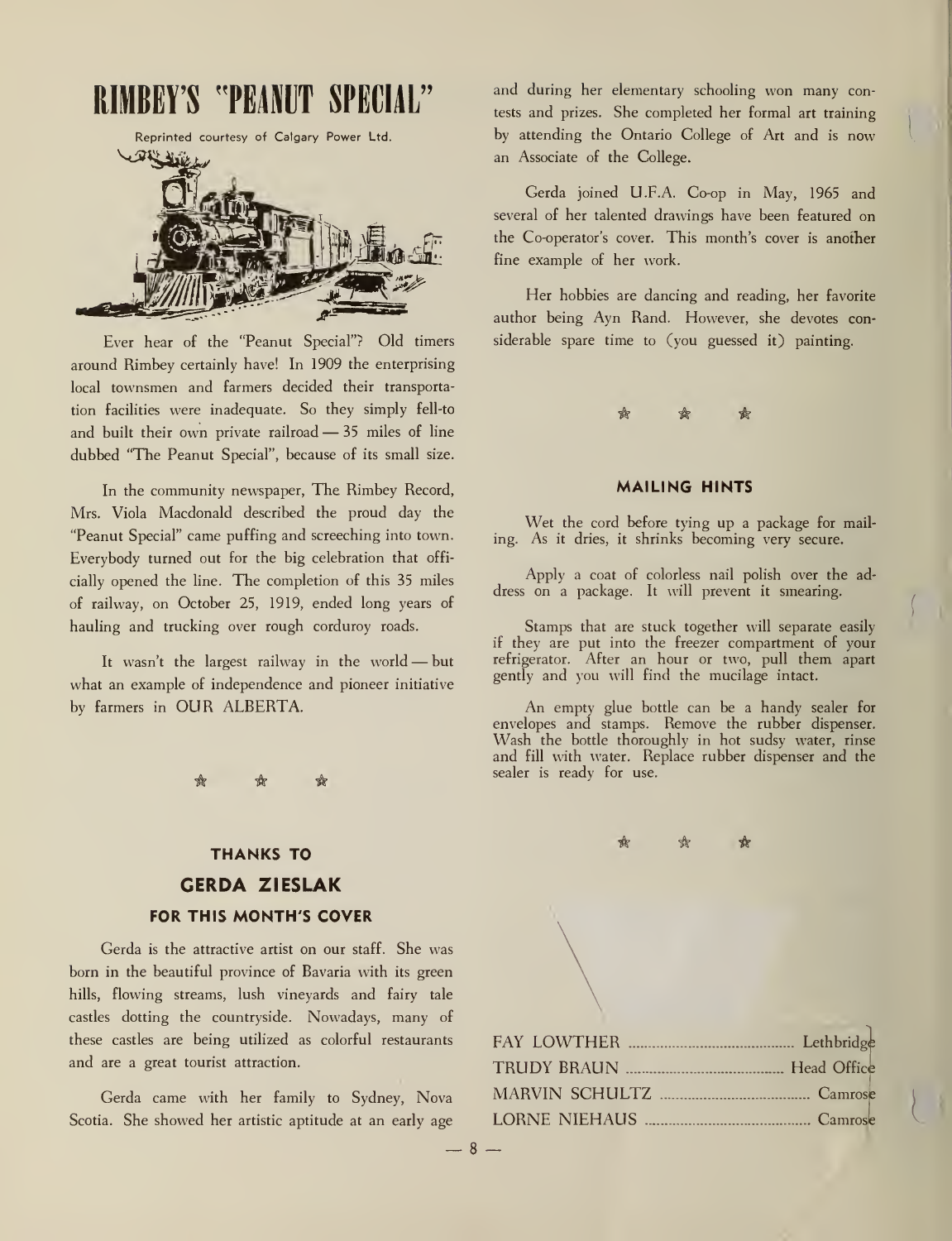COULD YOU SAVE A LIFE ?

## Here are first-aid questions that contain lifesaving information everyone should know

# HOW DO YOU SCORE ?

- 1. You should start treatment for physical shock:
	- a. immediately
	- b. after symptoms develop
	- c. at a doctor's direction

2. A person with neck and back injuries should be moved immediately because of the danger of paralysis.

True or False?

- 3. To treat <sup>a</sup> severely bleeding wound you should:
	- a. apply pressure to the wound
	- b. wash with soap and water
	- c. wash with an antiseptic

4. The most effective method of artificial respira tion is:

- a. chest pressure arm lift
- b. mouth-to-mouth resuscitation
- c. back pressure —arm lift
- 5. An effective immediate treatment for <sup>a</sup> burn is:

 $\sim$ .s s

- a. ointment
- b. cold water
- c. nothing

43

6. Which one of the following is not good treat ment for shock?

- a. make the victim lie quietly
- b. give him warm liquid to drink
- c. cover him with blankets so he perspires

7. You should use a snug sterile dressing and bandage over an ordinary wound.

True or False?

8. A puncture wound is best treated by washing it with soap and water.

True or False?

9. When a person suffers electrical shock, it is important to:

- a. pull him away with your hands from the electrical source, then start resuscitation
- b. use a stick or other such object to separate him from the source before beginning re suscitation
- c. start resuscitation immediately regardless of whether he is still touching the source

10. If a person can walk, he does not have a frac tured leg.

True or False?

 $5 \cdot 2$ 

 $\frac{26}{10}$ 

0) K <u>i i se na s</u>  $\sum_{\substack{\text{adjoint} \\ \text{redu}}}$  $\mathbf{v}$  is  $\sum_{\alpha}$ rtis en la proposition de la proposition de la proposition de la proposition de la proposition de la propositi  $\mathbf{H}$   $\mathbf{B}$ tdiate tr<br>eloping<br>roperly <u >  $\begin{array}{c} \text{ln} \ \text{from} \ \text{else.} \end{array}$  $\frac{1}{2}$ a<br>G E E  $\blacksquare$ oving<br>C  $\bullet$  .  $\vec{p}$ E 5 G D re<br>C  $\frac{1}{2}$  g  $\frac{1}{2}$ r other<br>vrimary<br>Don't<br>xtreme<br>xtreme  $\frac{1}{2}$  o  $\frac{1}{2}$  o  $\frac{1}{2}$ sure ov<br>
sing or<br>
s of pr<br>
eding.<br>
s an ex  $\sin \theta$  -sin  $\sin \theta$  -sin  $\sin \theta$ (a) Apply direct pressure over the e<br>Le 4 :  $\mathfrak{d} \rightarrow \mathfrak{d}$  in  $\mathfrak{m}$ H radio<br>San<br>Oo on O  $\geq$   $\frac{5}{4}$  $\mathfrak{a}$  is to control  $\Xi$   $\Xi$  $\frac{A}{\dot{H}}$ 43  $\bm{\omega}$  . u j ial tan m R CD o  $\overline{5}$ e<br>E c<br>ci CMerge<br>
1<br>
1  $\frac{\text{d}}{\text{d}}$  $\sim$   $\mu$  $\ddot{\tilde{a}}$  $\overline{z}$  ,  $\overline{z}$  ,  $\overline{z}$  ,  $\overline{z}$  ,  $\overline{z}$  ,  $\overline{z}$  ,  $\overline{z}$  ,  $\overline{z}$  ,  $\overline{z}$  ,  $\overline{z}$  ,  $\overline{z}$  ,  $\overline{z}$  ,  $\overline{z}$  ,  $\overline{z}$  ,  $\overline{z}$  ,  $\overline{z}$  ,  $\overline{z}$  ,  $\overline{z}$  ,  $\overline{z}$  ,  $\overline{z}$  , ath - to<br>ir into<br>ethods<br>a  $\overline{\phantom{a}}$  get  $\mathop{\mathrm{Gr}}\nolimits$ ing, re<br>listering<br>distering 5. (b) Cold water aids healing, re-.<u>പ്</u> ല  $\frac{1}{2}$   $\frac{1}{2}$  $\mathbb{R}^{\mathbf{q}}$  . 5. (b)  $Co$ <br>ieves pain a<br>md scarring.<br> $\epsilon$   $\sim$  1. idee<br>star of<br>ight  $\frac{a}{c}$ 7. True. A snug bandage is right. A  $\frac{\text{d}}{\text{d}}$   $\frac{\text{d}}{\text{d}}$   $\frac{\text{d}}{\text{d}}$ ے ق ≚ ≥ م  $rac{1}{2}$  3  $rac{1}{2}$  3  $rac{1}{2}$  3  $rac{1}{2}$  3  $rac{1}{2}$  3  $rac{1}{2}$  3  $rac{1}{2}$  3  $rac{1}{2}$  3  $rac{1}{2}$  3  $rac{1}{2}$  3  $rac{1}{2}$  3  $rac{1}{2}$  3  $rac{1}{2}$  3  $rac{1}{2}$  3  $rac{1}{2}$  3  $rac{1}{2}$  3  $rac{1}{2}$  3  $rac{1}{2}$  3  $rac{1}{2}$  3  $rac{1}{2}$  3  $\frac{\text{tree}}{\text{loss}}$  $\frac{1}{2}$   $\frac{1}{2}$   $\frac{1}{2}$  $4$  se  $\frac{1}{a}$  ,  $\frac{1}{b}$  $\cdot$   $\overline{a}$   $\overline{b}$   $\overline{c}$   $\overline{c}$   $\overline{c}$   $\overline{c}$   $\overline{c}$   $\overline{c}$   $\overline{c}$   $\overline{c}$   $\overline{c}$   $\overline{c}$   $\overline{c}$   $\overline{c}$   $\overline{c}$   $\overline{c}$   $\overline{c}$   $\overline{c}$   $\overline{c}$   $\overline{c}$   $\overline{c}$   $\overline{c}$   $\overline{c}$   $\overline{c}$  bandage<br>r circula<br>  $\begin{array}{c} \mathbf{A}\ \mathbf{sn}\ \mathbf{an}\ \mathbf{r}\ \mathbf{d}\ \mathbf{r}\ \mathbf{d}\ \mathbf{r}\ \mathbf{d}\ \mathbf{r}\ \mathbf{d}\ \mathbf{r}\ \mathbf{d}\ \mathbf{r}\ \mathbf{d}\ \mathbf{r}\ \mathbf{r}\ \mathbf{r}\ \mathbf{r}\ \mathbf{r}\ \mathbf{r}\ \mathbf{r}\ \mathbf{r}\ \mathbf{r}\ \mathbf{r}\ \mathbf{r}\ \mathbf{r}\ \mathbf{r}\ \mathbf{r}\ \mathbf{r}\ \mathbf{r}\ \mathbf{r}\ \mathbf{r}\ \mathbf{r}\ \mathbf{r}\ \mathbf$ ne.<br>e F<sub>4</sub><br>discles  $\sim$  $\lim\limits_{t\to\infty}$  $\Xi$  ...  $\bullet$ re CD g<br>Pre  $\circ$   $\sim$ c $\frac{3}{2}$  H  $\frac{2}{3}$  $\frac{1}{2}$   $\frac{1}{2}$   $\frac{1}{2}$   $\frac{1}{2}$   $\frac{1}{2}$   $\frac{1}{2}$  $W_{\text{a}}$ <br> $\text{tan}$ <br> $\text{tan}$ <br> $\text{ln}$  $\frac{1}{2}$  up to  $\frac{1}{2}$  up to  $\frac{1}{2}$ re Haman<br>Final  $\begin{array}{ccccc} \text{punc} & \text{p-c} & \text{p-c} & \text{p-c} & \text{p-c} & \text{p-c} & \text{p-c} & \text{p-c} & \text{p-c} & \text{p-c} & \text{p-c} & \text{p-c} & \text{p-c} & \text{p-c} & \text{p-c} & \text{p-c} & \text{p-c} & \text{p-c} & \text{p-c} & \text{p-c} & \text{p-c} & \text{p-c} & \text{p-c} & \text{p-c} & \text{p-c} & \text{p-c} & \text{p-c} & \text{p-c} & \text{p-c} & \text{p-c} & \text$  $\mathbf{\omega}$  $\Xi$  . ರ ೨  $\bm{v}$  $\vec{H}$  a  $\vec{H}$   $\vec{H}$ re $\mathbb{G}\supseteq\mathbb{G}$ ss he<br>electri<br>t, suc  $\sim$   $-$ َاعْتَ<br>مَامَّةٍ<br>تَأْتُمْتُ  $\Xi$ On <del>1</del> o d re -d<br>as a<br>cod<br>as a<br>cod ect, CD He

in shock and pain  $\mathbf{S}$   $\mathbf{S}$   $\mathbf{A}$ ಕ್ನ <sub>ಲ</sub>  $\Xi$  .  $\Xi$ such<br>ransm<br>may<br>may 10. False. He may be noi ible o<br>k coul<br>equent<br>equent<br>ing. dentities<br>Only not be valid<br>Some alkin ductible object, such as<br>shock could be transmittee<br>10. False. He may be i<br>consequently not notice<br>walking.

 $\cdot$  $\overline{a}$